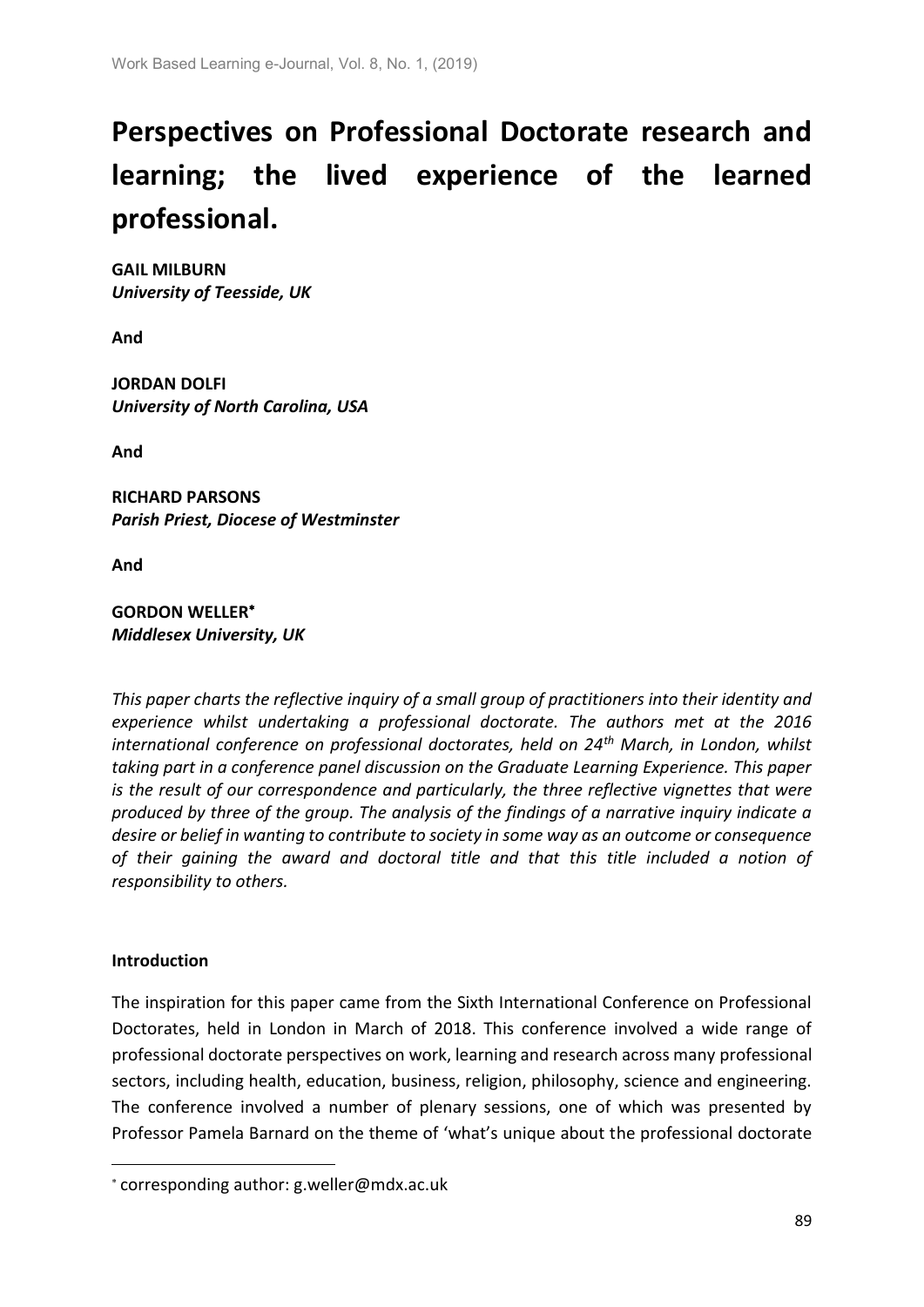– voicing the experiences of professionals in a changing landscape'. This presentation was an inspirational start to the conference consideration of the potential creativity and complexity of doctoral learners in the research journey. Burnard's presentation, which was based on her recent publication; Burnard et al (2016), provided valuable 'food for thought' for the following panel discussion of professional doctorate candidates who were invited to discuss their experience of professional doctorate research and learning. The three students were drawn from the research and practice fields of Education, Health and Religious Studies. This paper will include a thematic analysis and discussion of the short vignettes that they have each produced. The vignettes are considered in light of the wider literature around the theme of the professional doctorate experience. This paper forms a starting point to considering the research question of 'what contribution does the professional doctorate researcher make to their own development and that of other stakeholders and society at large?'

## **Methodological Approach**

The panel members were given an initial remit to provide detail about their background and when and why they embarked on a professional doctorate in their chosen subject. They were also required to summarise the core elements of their research, emphasising the impact it is having or likely to have on their professional environment. The candidates were also invited to evaluate their experience and in particular mention what they hoped to gain from the degree and to what extent their expectations are being or have been met, especially with reference to any changes and challenges they experienced in the professional context. Furthermore, they were asked to consider the wider impact that they hoped to achieve through gaining a professional doctorate (particularly for other stakeholders) and the wider society.

The three vignettes shown below provide a first-hand insight into the experiential world of the professional doctoral candidate. Each vignette includes the authentic personal power or agency of the individual author, each is discussed separately and finally, commonality and contrast of the three are analysed in comparison to current literature and practice. The methodological approach adopted is one of narrative analysis, seeking to understand what drives the learning and inspires one in undertaking the task of professional doctorate research and emerging themes from the discourse provided, following in the tradition of Bruner (1996) and Denzin (1989). The narrative approach attempts to engage with the lived experience of the research participant as captured in the story of themselves and the focus of their discussion. In this case, we are concerned with the life of the professional doctorate learner and their personal journey both professionally and socially, in the context of their cultural, social, professional and geographical situation.

The Cambridge Dictionary describes a vignette as 'a [short](https://dictionary.cambridge.org/dictionary/english/short) [piece](https://dictionary.cambridge.org/dictionary/english/piece) of writing, [music,](https://dictionary.cambridge.org/dictionary/english/music) [acting,](https://dictionary.cambridge.org/dictionary/english/acting) etc. that [clearly](https://dictionary.cambridge.org/dictionary/english/clearly) [expresses](https://dictionary.cambridge.org/dictionary/english/express) the [typical](https://dictionary.cambridge.org/dictionary/english/typical) [characteristics](https://dictionary.cambridge.org/dictionary/english/characteristic) of something or someone'. Barter and Reynold (1999:1) describe the vignette; 'In qualitative research, vignettes enable participants to define the situation in their own terms'. This seemed a useful way to explore the personal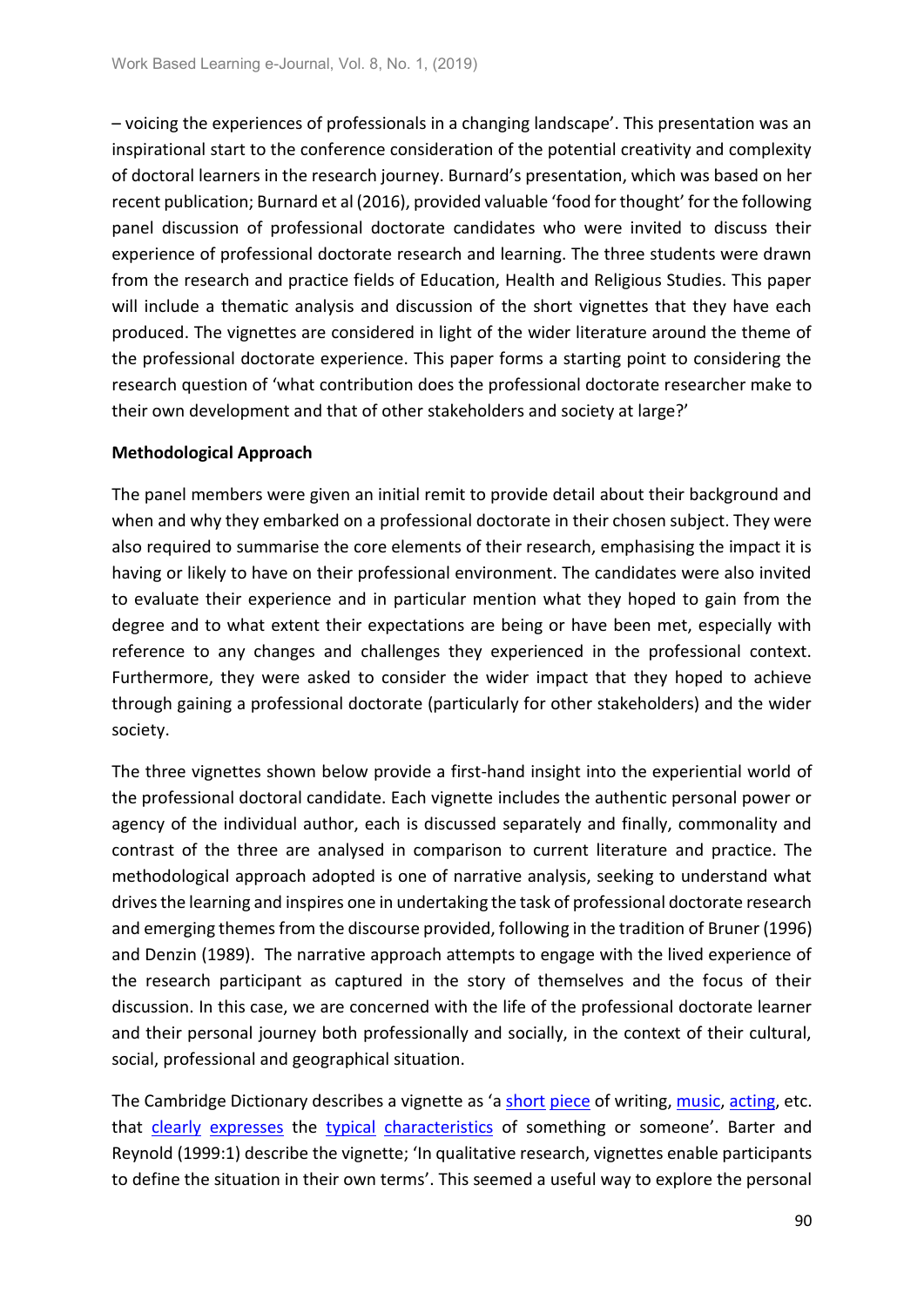identities and meaning that the three panel members held in relation to their professional doctorate study. Humphreys (2005:1) provides and investigation of his own career using vignettes and describes these as 'autoethnographic vignettes' which allow the researcher to investigate often taken for granted conceptualisations of the real world, allowing complexity to unfold.

## **Analysis**

The analysis of the vignettes has been undertaken cooperatively with each of the authors, which has enabled a self-questioning of their own vignette contribution in relation to the others. This is a relatively challenging approach, though introduced so that we could combine and interpret each piece from a difference author's perspective, which might give recognition to similarity, difference and change. The authors also had chance to write a 'post-script' to their vignette, which could include any further thoughts and reflections that may have emerged in the analysis of the vignettes. In this way, each author played a role in the production of their vignette and the analysis of the other two co-author vignettes. Ethical consideration was discussed by the authors in preparing the vignettes and analysis. It was felt that the individual authors were accepting that they were happy for their contribution to be printed, though had taken the opportunity to alter any names of individuals and institutions where possible. As these vignettes are highly specific to each individual, there is a risk that institutions and associated individuals may be recognisable by some and in this respect, the authors have adapted certain identifiers in order to maintain a level of confidentiality.

The first vignette has been provided by Gail.

### **Vignette 1: Gail**

After fulfilling my dream qualifying as a Dental Hygienist in 1992, apart from mandatory Continual Professional Development (CPD) that was, or so I thought, my education complete. After working in the profession that I love I felt it would be rewarding to teach the future dental professionals and articulate my passion. I made the decision to move away from clinical practice into education. This transition directed me back to not only teaching education but embarking on my own educational journey. A Certificate in Education followed by a BA (Hons) in Education Studies heightened my determination to study further. A MA Education would have been the obvious choice although I was strongly advised to study a health-related masters. Completely out of my comfort zone I took the advice and enrolled on to the MRes Clinical Research. This is where it all changed for me personally and professionally.

I found me! The MRes was exactly the course I should have been on. Having an inquisitive mind, it fuelled my curiosity into research methods and analytical skills to attempt to answer a question. I learnt so much and completely enjoyed the full course. After completing the MRes I couldn't leave it there, my passion was research and I wanted to take it further. It is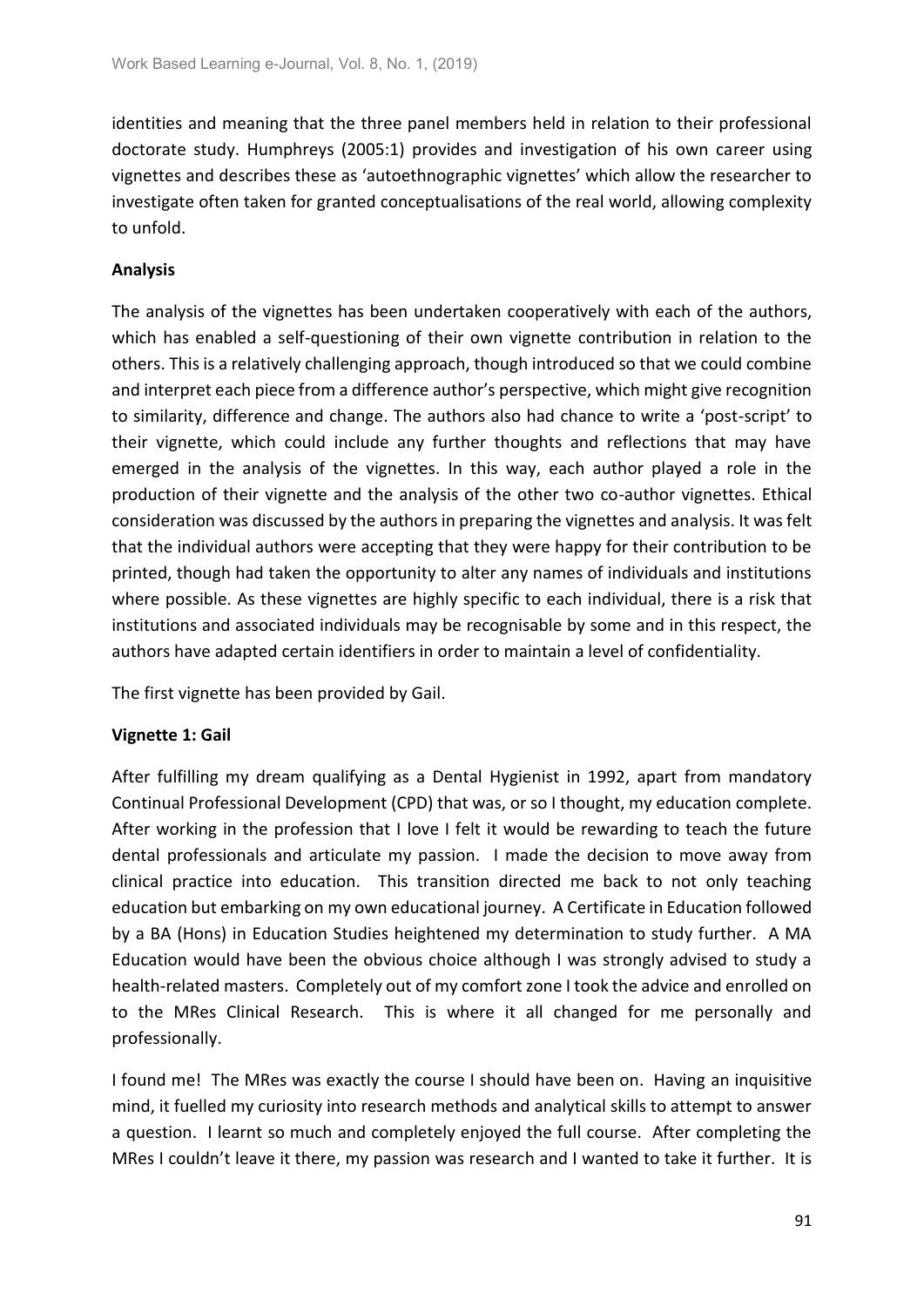evident now the MRes prepared me to be brave enough to embark on the next stage. The next stage was either a Professional Doctorate (PD) or a Doctor of Philosophy (PhD), that was the decision I had to make. The attraction of the PD was the modular structure along with the emphasis on advanced research methods in the first two years of the programme. As research methodologies sparked excitement in me I was eager to learn more at a higher level. The assessments attached to each module would allow me to monitor my development and identify areas to focus on as I progressed through the course. Equally I liked the fact the PD required weekly attendance and being part of a cohort as opposed to only having contact with supervisors. A study by Janta, Lugosi and Brown (2014) concluded many PhD students felt isolated and lonely throughout their programme. The positives I had identified about the PD confirmed my decision to make that brave step and enrol onto the course.

Every positive assumption I had made prior to enrolling on the PD became reality once I was immersed in the programme. Initial feeling of fear soon disappeared as the PD was everything I hoped it would be. Although elements of my own self-doubt and disbelief were still (and presently) in my mind. Arguably, participating in weekly lectures not only increased my knowledge but involvement with the student cohort community (SCC) augmented my confidence. The SCC enhanced debating, critiquing and feedback skills along with the development of knowledge from other's strengths in topic areas in addition to discussing weakness (McSherry and Bettany-Saltikov, 2015). As a SCC we are on a journey together which for each of us have certain high points and low points although this support mechanism is invaluable and a positive aspect of the PD (Ellis, 2009). Equally the regular contact with programme lecturers has been an encouraging aspect as they are able to recognise us as professionals who are studying a research degree. The respect and dignity they provide is incredible and a key concept of the PD. As a student being invited to participate in lectures to students in cohorts beneath has been a rewarding and invigorating experience. It further enhanced my confidence that programme lecturers recognised my ability and capability to deliver the necessary information required at doctoral level.

Amongst the many positive aspects of studying for a PD, challenges are also at the forefront. Personally, initial challenges compromised self-doubt in my ability to achieve. One of the modular assessments in year 1 included a 3-hour exam, this filled me with complete dread to a point where it became my nemesis. In my mind, this would be the decider if I was able to progress. As the exam date loomed my determination to achieve increased although uncertainty was still there. Every day within the months leading to the exam I set time aside to revise and study. My ethos was 'if I fail at least I can say I couldn't have tried any harder.' The euphoria I felt when receiving my results was immense, 'I can actually do this', my confidence soared. My range of emotions included enormous pride, shock and disbelief although my motivation amplified. I knew now that with shear hard work anything was possible.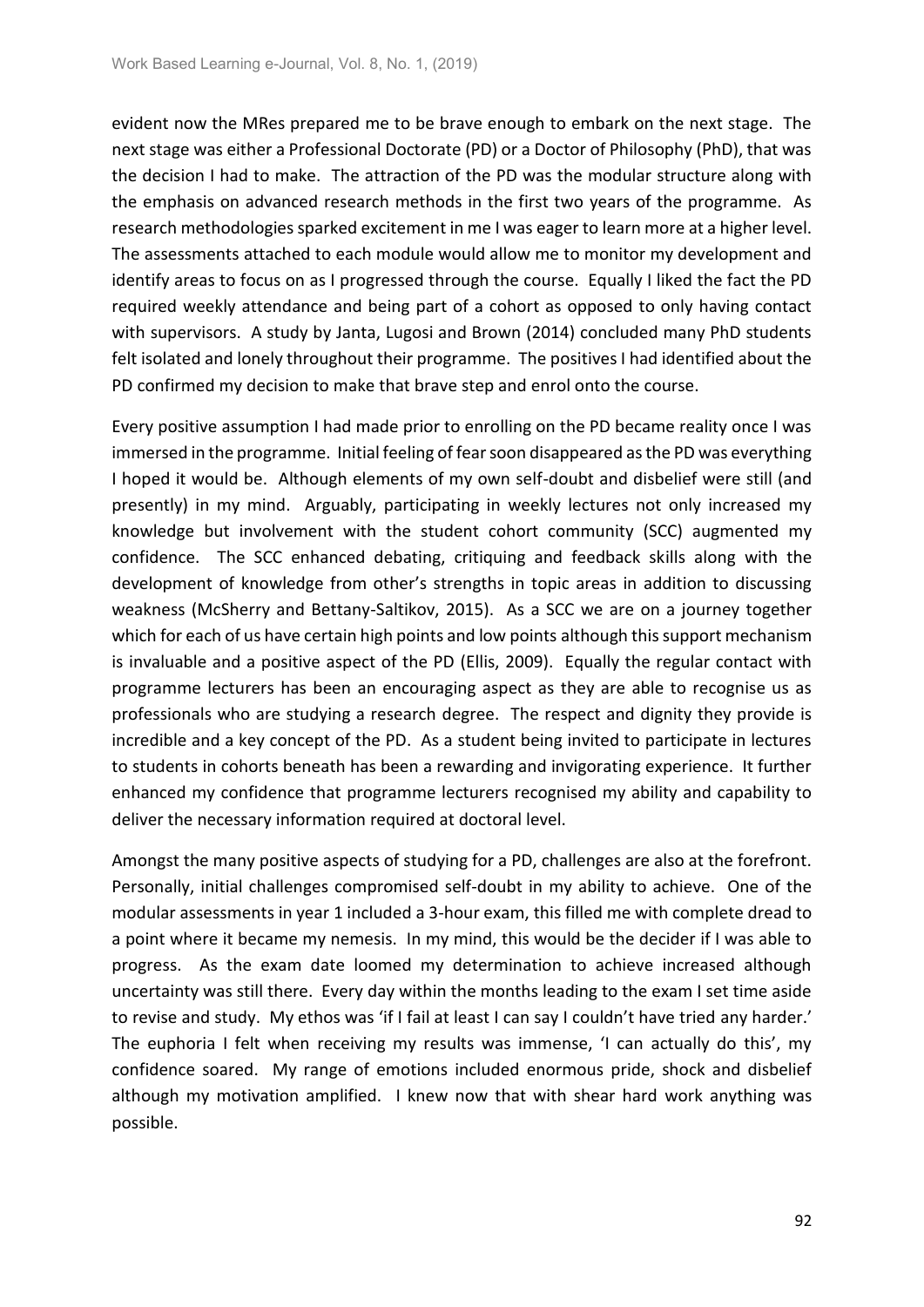One of the most frustrating aspects has been defending the equality of the PD against the PhD. Traditionalist scholars tend to have to opinion that the PhD is superior over the PD (Yam, 2005). Although McSherry and Bettany-Saltikov (2014) recognise the equality of the advanced level research degree as both programmes offer the same level of supervision and academic expertise input. The PD has permitted me to contribute to practice with an emphasis on research (similar to the findings of Burgess, Weller and Wellington, 2013). Should I have chosen the PhD option it is likely that I would have moved away from professional practice to focus on the academic nature of the research programme; a professional researcher, as opposed to becoming a researching professional, as generally emphasized with the PD (Yam, 2005).

My life has changed in many ways since embarking on the PD both professionally and personally. Professionally, the PD has changed my outlook and teaching style. I feel I can support undergraduate students more effectively, especially dissertation students, with my acquired knowledge of advanced research methodology. I can articulate study skills which have been effective for me and be empathetic when students are preparing for assessments. The PD provided me with opportunities I could have never dreamt of, such as presenting my experience both within the PD programme, to the wider school and internationally. I firmly believe that studying the PD has given me recognition and credibility within my institution and profession as an advocate of the PD.

Personally, I have had to adjust my lifestyle in order to accommodate the PD study. Initially I found the home, work and study life balance was challenging; working full time and having a family, it was imperative to find time to study with no distractions. I managed to allocate times when my family were busy alternatively, I can study in the University library should this be problematic. Studying daily has helped keep my momentum, focus, enthusiasm and a key aspect of my development. Timetabling when assessments and marking are due has been essential although at times it can be overwhelming. The support received from programme lecturers when it has been overwhelming has been vital in maintaining my determination to succeed.

A truly invigorating aspect of the PD has been the development of a research idea into a study proposal. The research methods module has allowed me to adapt a suitable methodology to attempt to answer my research question. My study will explore the perception and experience of forensic in-patients with a learning disability towards their oral health. It is recognised that people with a LD are identified as having significantly higher decayed, missing and filled teeth (DMFT) than the general population (Kaler, 2011). Arguably this is based on quantitative data, although the gap in knowledge is the question 'why' this happens. The PD has permitted me to develop a protocol/study to qualitatively address the question. The PD has further allowed me to apply my practice as a dental hygienist, lecturer and research knowledge to make an impact in an area which is under investigated (Rolfe and Davies, 2009).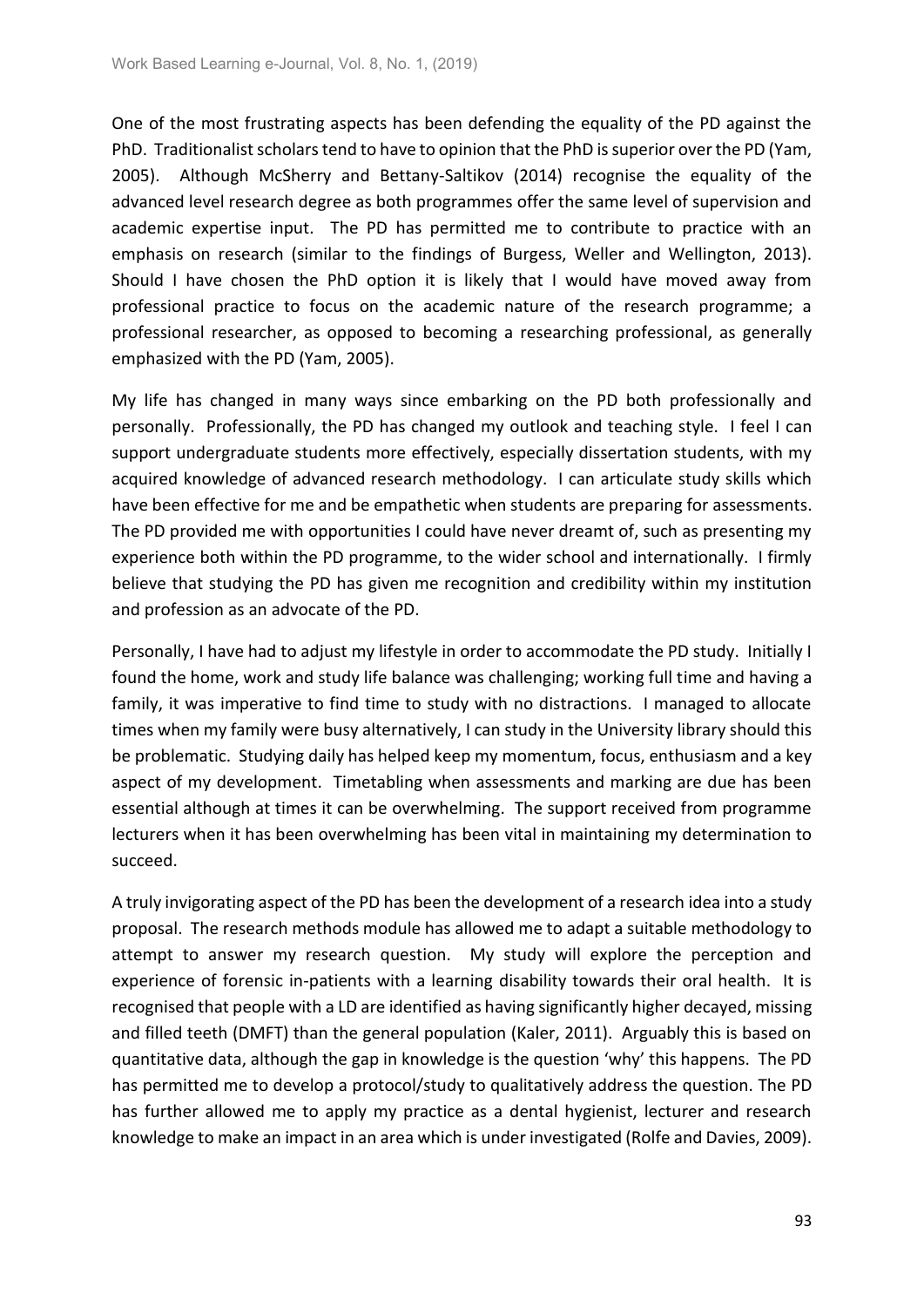Collaboration with a Speech and Language Therapist has exposed my study to a multidisciplinary team and raised awareness of the importance of oral health within the population. The wider impact consists of presenting the unique collaboration at a symposium; dental students have had the opportunity to provide workshops within the study environment and other local NHS Trusts to attempt to improve oral health.

The decision to enrol on a PD as opposed to a PhD has been life changing and the most positive decision I have made. This experience is thoroughly invigorating and rewarding. Challenges are ever present, however the positive aspects outweigh them particularly in respect to raising awareness in the study population.

## *Post-script:*

From being involved in contributing to this paper I have recognised how the PD throughout the UK and USA is valuable to professional individuals in practice regardless of their profession sector. The PD structure is similar within each programme, with a common emphasis of making a contribution to practice. It is obvious that the PD focuses on professional practice linked to academia whereas the literature suggests the PhD has more of an academic focus (Burgess, Weller and Wellington, 2013; Rolfe and Davis, 2009; Yam, 2005). From writing the initial vignette I presented my study with the acknowledgement of impact of the poor oral health of my study population at the Annual Speech and Language Therapy Symposium to raise awareness of the issue. Without embarking on the PD it is possible that my research interest would not be possible nor deemed credible. I still maintain that enrolling on the PD over the PhD was the best and most life changing decision I have made. The reward of gradually making an influence on local practice has been astounding and with completion of the PD it is with hope, that awareness is raised about the complexity of a learning disability and oral health.

I wish to thank Gordon, Jordan and Richard for their influence and support in this paper. I echo Richards comment "the strength within our diversity" has certainly allowed us all to demonstrate the value of the PD regardless of profession.

### **Vignette 2: Jordan**

I entered the professional doctorate program in Adult and Community College Education at the state university after eight years serving in academic support at the university. With an educational background firmly in the liberal arts, and being a ten-year employee of a liberal arts college, I am perhaps an unlikely candidate for the professional-based doctorate, but I am so glad that I opened my mind beyond the traditional Ph.D. I have now worked in the university setting for more than ten years and wish to continue to work in higher education that is intentionally developed for adult or professional learners.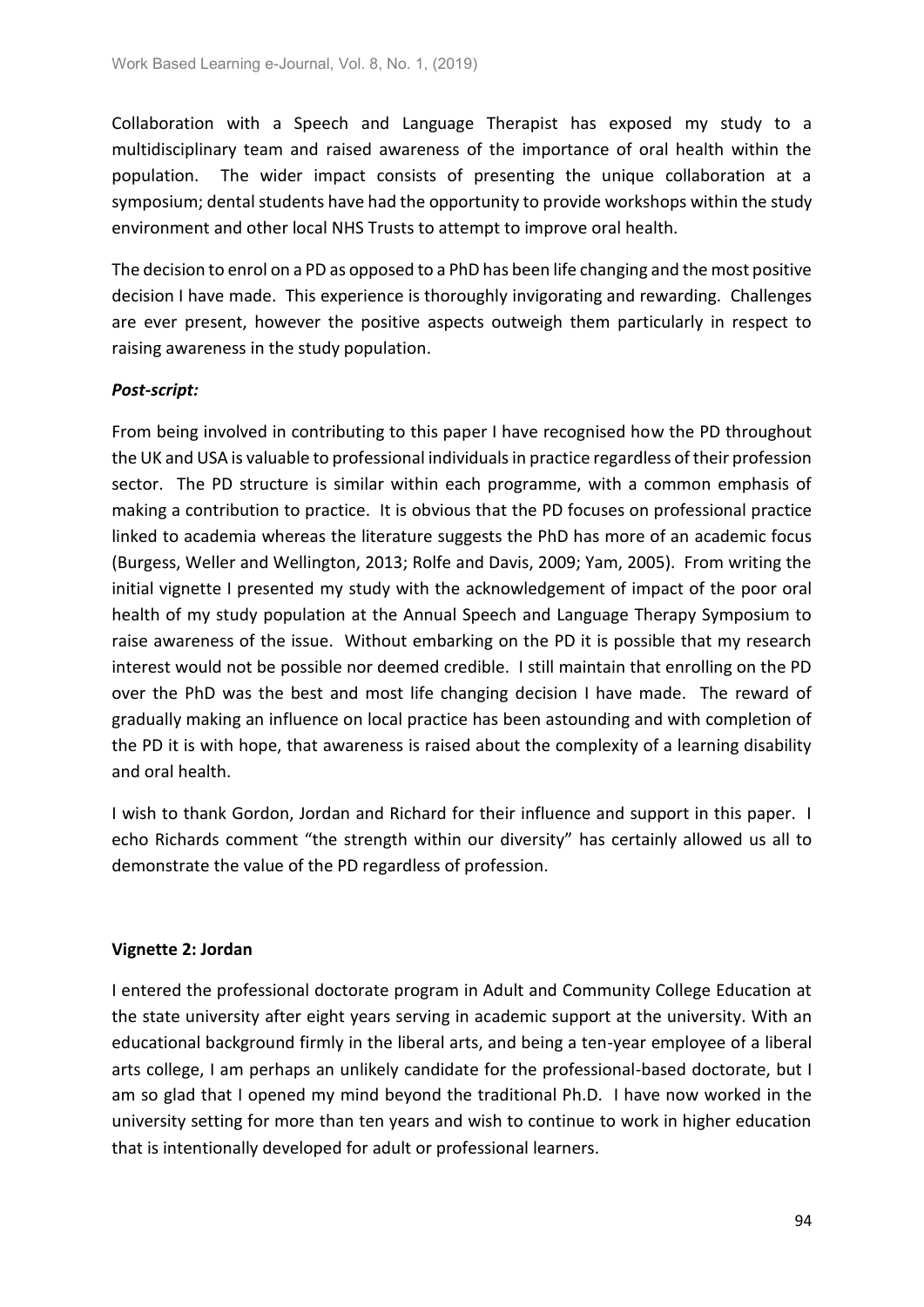In May 2016, my son had just turned three, my husband and I bought a new house, and I embarked on the doctoral journey. I will finish coursework over the summer of 2018 and embark on the dissertation over the next academic year, and my career goals have shifted from university program administration to teaching in a professional doctorate program in the field of Education. The transition for me has been from learning for learning's sake in pursuit of better understanding the world around me to learning about how to practically help other adult students learn and benefit from the same programs I've had the benefit of attending through the education offered in the doctorate in Education (Ed.D) program.

I was drawn to the education doctorate program because I wanted to advance my career in the university setting, and to do so, I felt I needed a doctorate. When exploring the options, I quickly realized that quitting my job to pursue a traditional, full-time Ph.D. was not in the cards for me – my family depended on my salary, and running up more student loan debt felt irresponsible with a new mortgage and a young family. I needed a program that would work in conjunction with my work life and my family life.

The education doctorate program in which I'm enrolled focuses on adult learners at two-year colleges and vocational programs. While I work at a traditional four-year liberal arts college, the programs I have worked for are geared towards working adults in the community, and therefore I felt that the subject matter of the degree would benefit me. I have been employed continuously at the state university with the Master of Liberal Arts and Sciences Program – an interdisciplinary, part-time master's program designed for working adults. I have also worked for the campus's Office of Professional Education, assisting with non-credit and credit programs for adults. The experience of being an adult learner has, in itself, benefited my work with programs for adult learners. The content of the program, including courses on leadership, change management, improvement science, quantitative and qualitative methods, as well as more administrative-based classes, have profoundly impacted the way I approach my on-going work at my local university campus.

Like the programs for which I work at the southern campus, the state university has a main campus in the north which hosts the Ed.D. program, which is designed for working professionals who may have demanding work hours and family responsibilities. Courses meet in a strict cohort format on Fridays and Saturdays. Though the courses are offered face-toface, the program is considered distance education as the state campus is in the west of the state, approximately 160 miles from the north campus. Students on the program travel from across the state (as well as from neighbouring states) to attend this program. I personally drive two and a half hours each way for classes, which meets two to three times a month. For me, this schedule has meant that all the important forces in my life have had to work together to accommodate my pursuit of the degree; I give up a little bit of work time, a little bit of family time, and my classes meet in a very intense format that I'm sure is taxing on the professors, but allows for concentrated in-person class meetings. Each weekend can be around 12 hours of instruction from Friday evening to Saturday afternoon. This timeframe,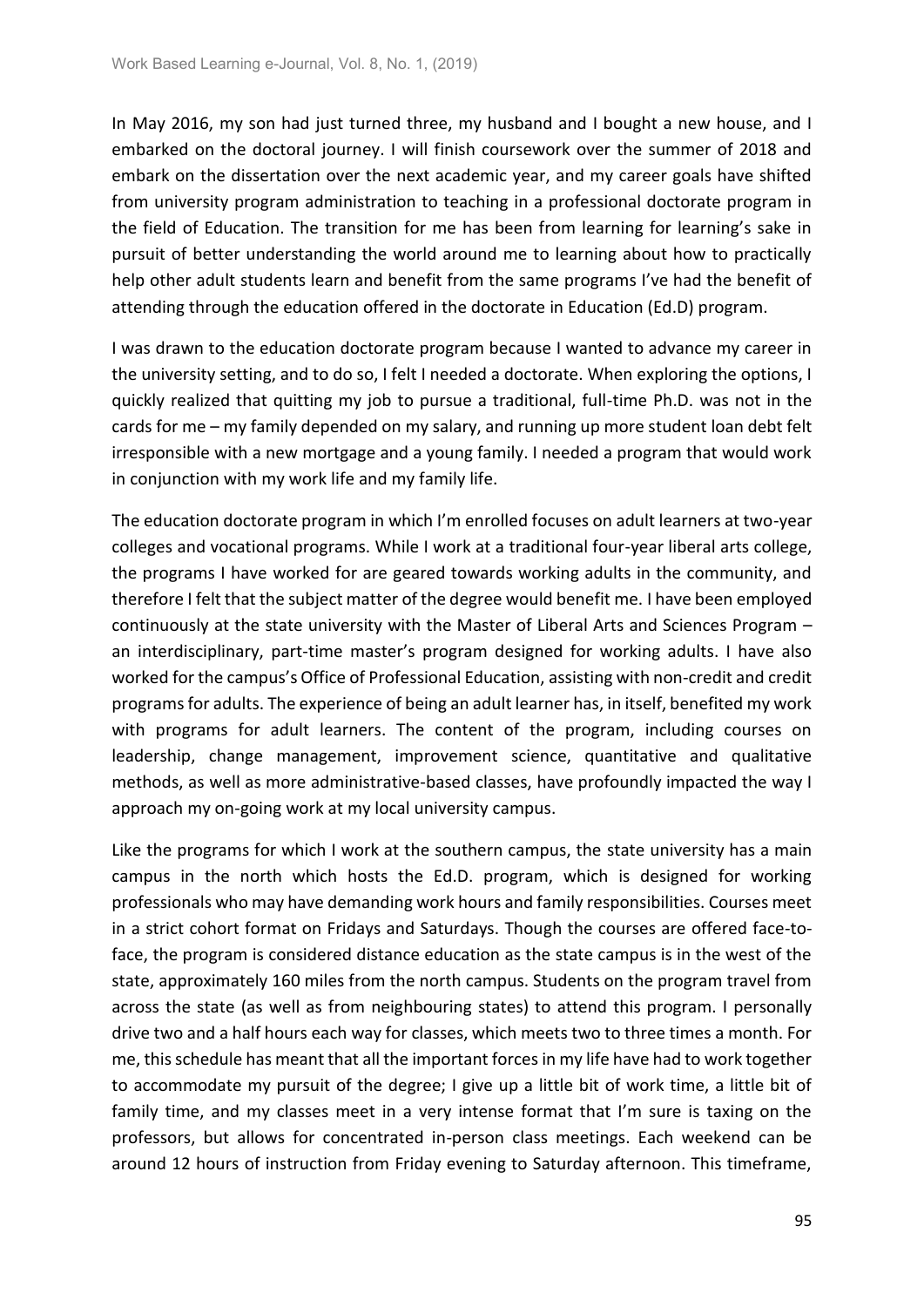however, allows minimal impact on my employment, and still allows students to have a full weekend with their families twice a month and Sundays free. Everyone gives a little and takes a little to make the schedule work.

I was drawn to the program because of the emphasis on the adult learner, and my research has continued to focus on graduate programs with logistics specialized for working professionals. I believe this delivery of evening, weekend, or online courses is the future of graduate education. This program design allows adults to continue in their professional lives without interruption of progress or finances. The traditional master's and Ph.D. model of fulltime enrolment is not a viable or sustainable option for many potential students as it requires time away from the workforce and therefore a decrease in wages. The professional graduate program that works around the professional schedule alleviates this financial burden of graduate school. It is my hope and goal to contribute research to this field in order to grow and improve these programs.

My research interest was really borne out of my own experience in the cohort. Equipped with my professional experience with a master's program for working adults, I have been particularly attuned to the logistical decisions made by the cohort's director to benefit student success and completion. My dissertation research will focus on best practices for teaching and managing a professional doctorate program, the benefits of cohort programming for graduate students, and teaching and advising adult professional students. It is my hope that this research will contribute to the success of professional doctorate programs as well as other graduate and professional programs designed for adult learners.

### **Vignette 3: Richard**

This vignette has been based upon a poster presentation entitled, 'The importance and abiding worth of the D. Prof degree for Religious leaders', which was presented at the conference mentioned in the introduction of this paper. It contains two iconographical images which illustrate the theme. First, the cover of the book 'Faith Finding a Voice' (Bloomsbury, 2018) by the Archbishop of Westminster, Cardinal Vincent Nichols which my wife, Elaine and I have had the honour of editing. The book concentrates on four important topics: the understanding of the Trinitarian nature of God, illustrated by the altarpiece (the cover design) by the Sienese artist, Pietro Orioli, The Nativity with Saints; the importance of education in the context of life-long learning; inter-faith dialogue and the vocation and role of the Church's ministers - all issues with which we must wrestle as we explore the proposition. Secondly, there is presented a photograph of religious leaders in the London Borough of Harrow who are about to be presented to H.M. The Queen. This image demonstrated the cohesion of vision to which Religious leaders ought to aspire: corporate friendship and working for the common good of society and its improvement humanly and socially.

On the basis of these illustrations I present two theses: one general, one specific. First, I argue that religion, together with sociology, economics, politics and law form the basis for the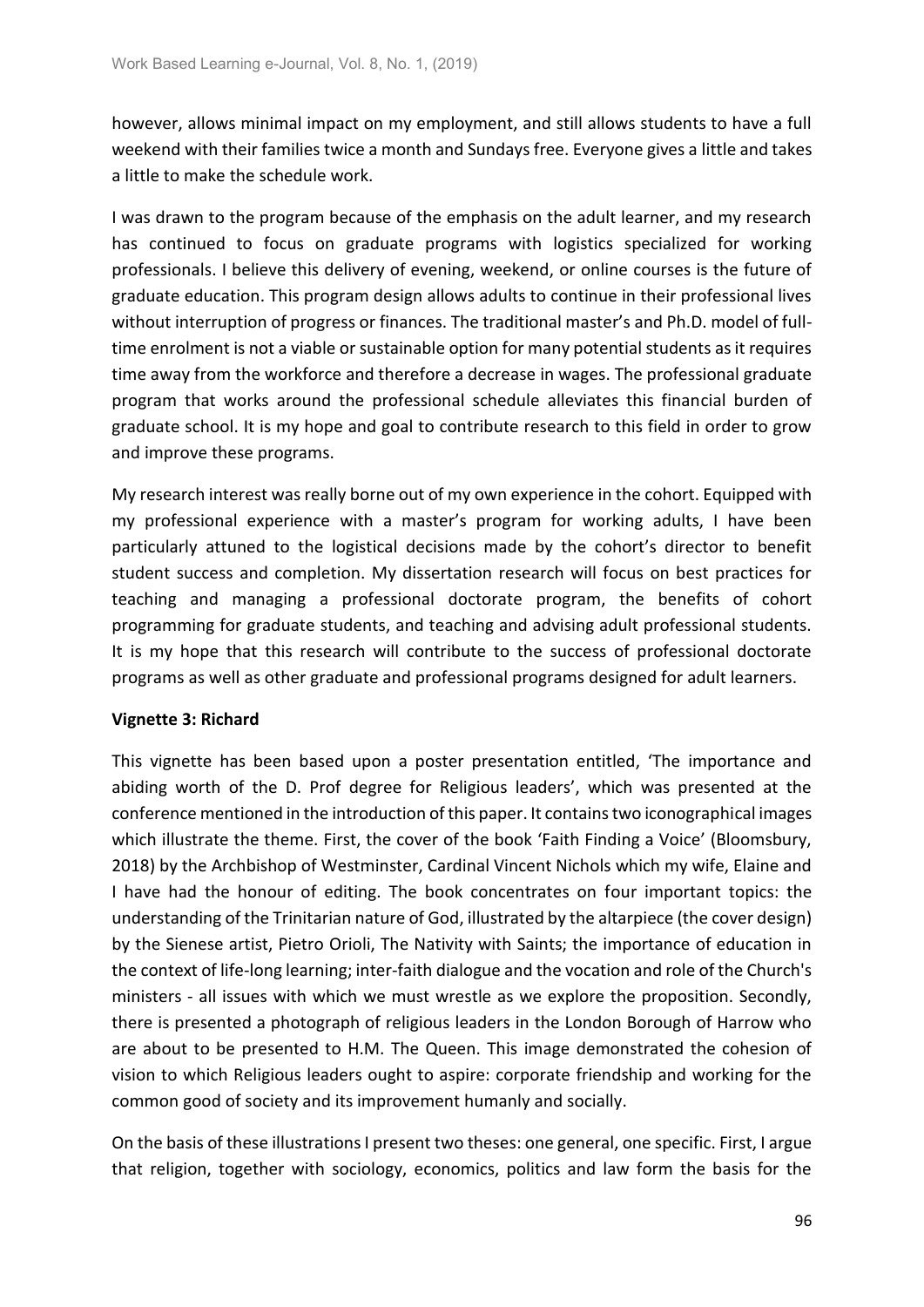analysis and interpretation of human activity. The positive gain of this approach is to perceive the interconnectedness of academic disciplines and the advancement of personal friendship and intellectual ideas between scholars who have a similar aim: community harmony and the well-being of all people. Space does not permit to analyse such important themes as religion and secularism or to explore the tension between religious belief and religious observance except to comment that, if you travelled from Euston to Harrow and Wealdstone this morning you would observe devout worshippers attending Mass at St. Joseph's Roman Catholic Church; the Hindu faithful undertaking prayerful duty and social action at the Temple and many Muslim worshippers attending Harrow Central Mosque. Herein lies the value of the D.Prof approach in the work-based learning context: it recognises the imprecision of many of the tools of research methods (e.g., statistics which lead to generalisations) by illustrating local context, practical observation, existential encounter, a pragmatic approach - how things are - and the importance of human relationships within the overall umbrella of human activity in the home and in society. The condition, however, is that religion as a phenomenon should be understood rightly as the agent of divine love and compassion; that it should be practised correctly for the advancement of the human spirit and that religious leaders should be open to the new and exciting challenges engendered by a multi-religious society. The starting point for this intellectual journey, I would argue, is philosophy and, in particular, with two fundamental philosophical questions: First, what positive forces are at work to ensure a just society? Secondly, what attributes and circumstances are needed to form virtuous human beings? On the basis of these questions perhaps we should begin with Aristotle (Aristotle, 2016)?

My specific thesis is to illustrate the importance of religious leadership within this philosophical, theological and social complex. First, we need to understand the nature and significance of the intellectual capital required of religious leaders. Under the thesis outlined above the curriculum is now broadened to include other related disciplines. Given that religious studies and theology are sufficiently difficult on their own ground including, for example, philosophy, history, languages, dogma, ethics; two principle issues emerge: first, what knowledge do we need to acquire to become effective leaders and why? At what point does knowledge transfer into wisdom and 'best-practice'? Secondly, my proposition cries out for 'inter-disciplinary teamwork'. Some Ph.D students spend far too much time studying on their own with the result that they do not ask the fundamental questions: why am I doing this work and what do I hope to achieve in terms of my vocation and profession? Further, and by implication, how, and in what ways, does my research enhance community life? My second proposition within this specific thesis is to consider the nature of role: what activities should be undertaken by religious leaders, and why? Clearly the conducting of religious worship, the engagement with spirituality, the declaration of the ethical position and pastoral activity all are embraced within the concept of role; the factor which, in my judgement, needs to be addressed further are the issues relating to the positive relationship and dialogue of religious leaders both amongst themselves, and in connection with other professional groups within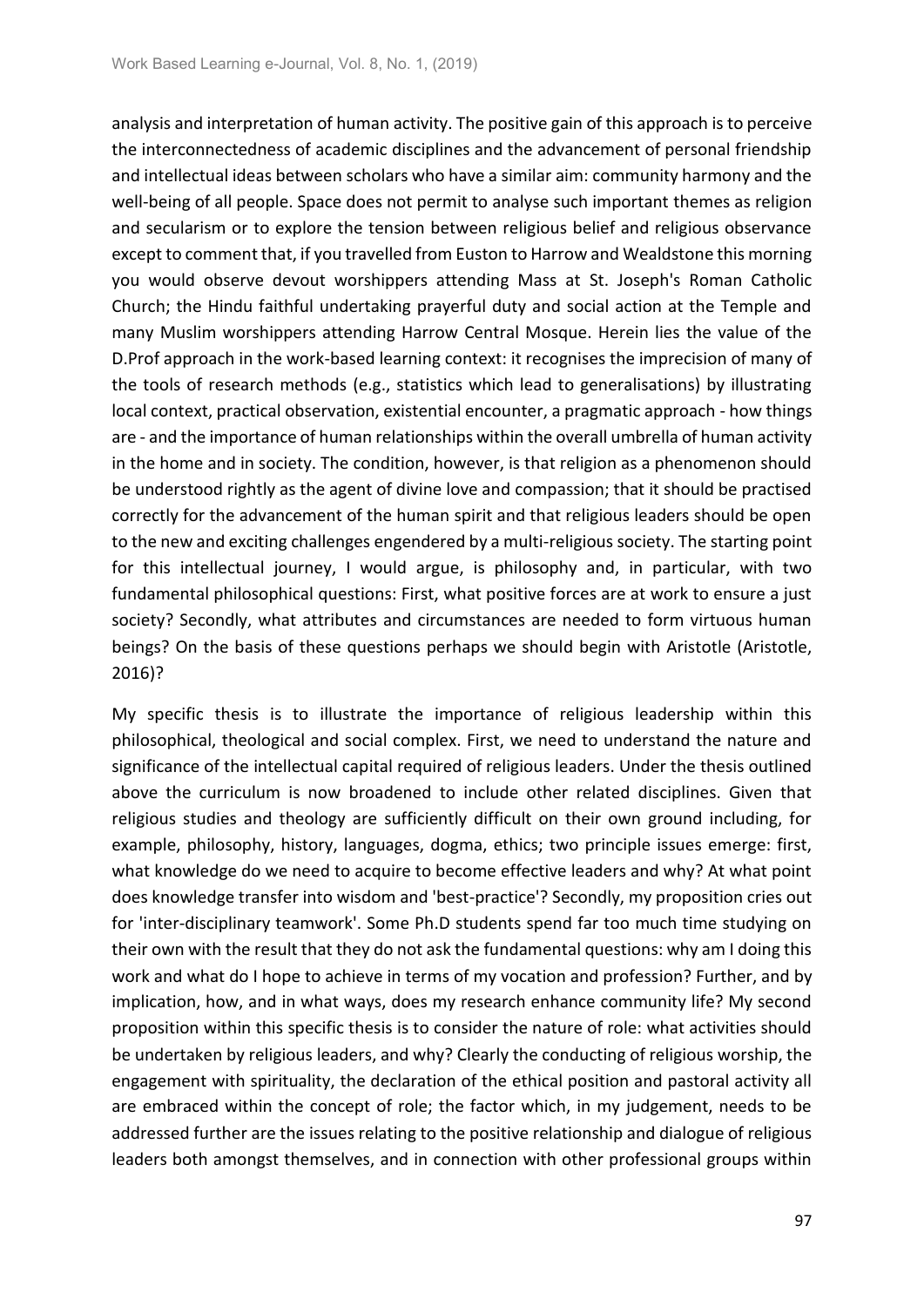politics, education, law, medicine and social welfare. Into this complexity should be included discussion relating to the role and purpose of religious leaders within the institutions within with these professional groups operate: schools, colleges, universities, hospitals, law courts and civic bodies. We know, as many of us work in, or are connected with, for example, universities; the manifold difficulties at the present time, both for staff and students, which have arisen relating to funding, pensions, 'teacher-pupil contact time'. In this context it might be suggested that religious leaders might called upon to exercise pastoral skills, to be compassionate, understanding, challenging and prophetic, given that our corporate role is to uncover and discuss common ethical features which both enhance the particular community of learning and serve the common good of society as a whole. Given that the D.Prof degree concerns (among many other issues) the questions relating to professional status and skill, it can be perceived immediately that as professionals we offer 'a service' in order to demonstrate that the interests of those whom we serve are paramount, be they patients, students or, in the voluntary sector, worshippers or those in social or pastoral need. In the case of Religious leaders, however, it is difficult (and perhaps it ought to be?) to measure 'impact'. I am sometimes asked to comment on the question, 'can you be sure that you are making progress in the advancement of the religion dimension in life?' My answer often leads to disappointment: 'I'm not sure', I reply, 'but I know the work must be done and that we must move forward in faith', an answer which might be deemed to be too tenuous in the modern context. In fact, ironically, this uncertainty might be the way of highlighting the strength of my proposition: to perceive the importance and abiding worth of the D.Prof degree for religious leadership?

I should like to add two points by way of coda. First, the positive features of the journey which I have presented is due, in no small measure, to the excellent D. Prof teaching which I received at university and for the exciting dialogue which I enjoyed (and continue to enjoy) with my fellow students and travellers. I thank everybody most warmly. Secondly, it has been an honour and privilege for me to share my experiences along with Gail and Jordan. Our strength, of course, lies in our diversity of operation but we are united by our common educational philosophy which is inclusive, visionary, pragmatic and primarily, life affirming. It is in this latter category that our work will remain, in my judgement, of importance and abiding worth.

### **Combined analysis of the vignettes**

Analysis of narrative stories is always a difficult and complex process as participants may be influenced by a range of factors at the time of telling or writing their story. In this case, the three participants briefly told their story at the International Conference on Professional Doctorates in London, in March 2018. They then prepared a vignette to capture their story some months later in preparation for this paper. The analysis has been undertaken using the framework derived from the work of Mishler (1995) in his consideration of narrative functions, contexts and consequences, with particular reference to storytelling in interactional and institutional contexts. The method, similar in nature to thematic analysis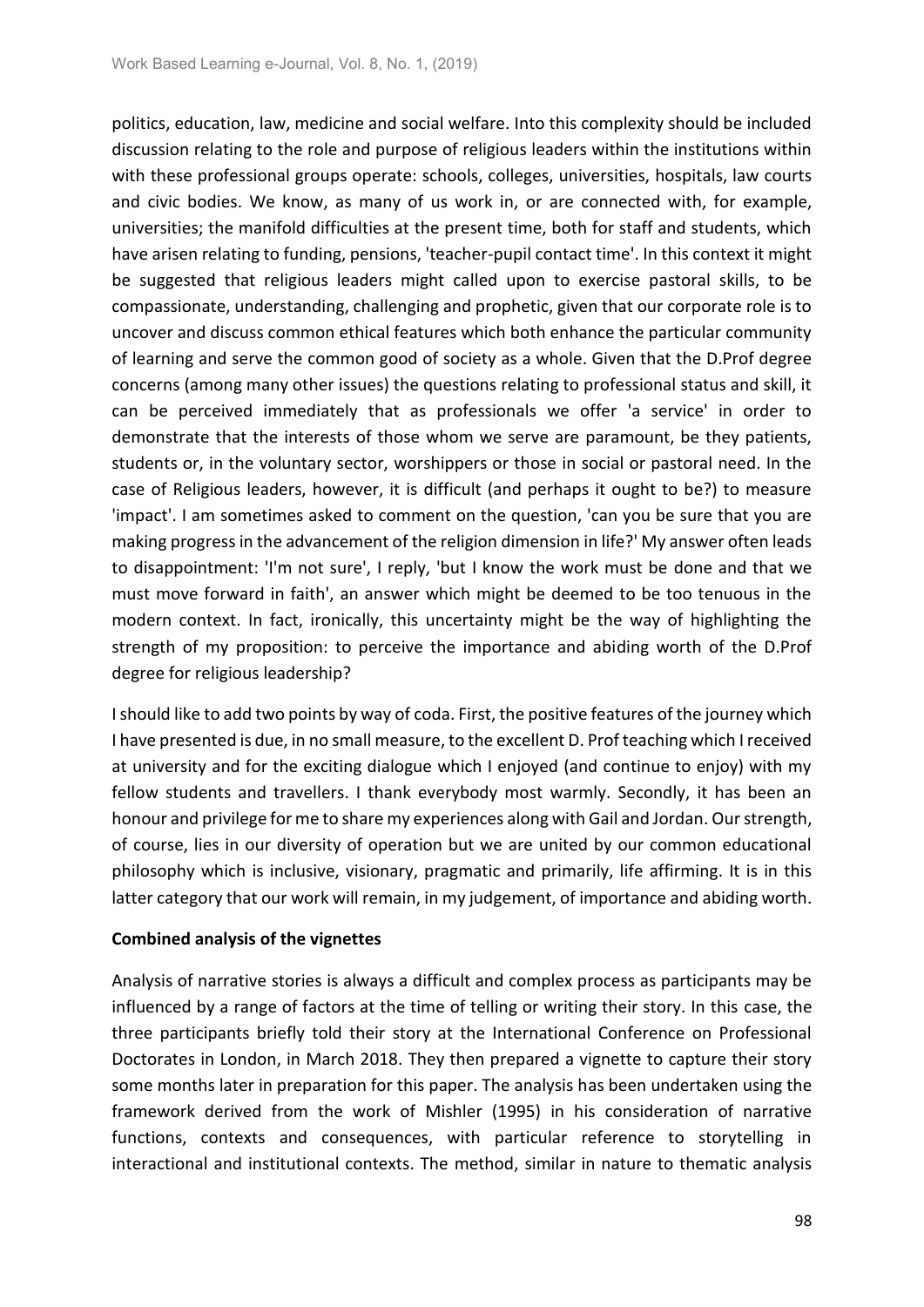involved searching for common themes emerging in each of the vignettes and then seeking commonality amongst all three of the vignette pieces (see Kim, 2016: 213). There are obvious limitations to this form of analysis, which is based upon a relatively small sample of three participants/ co-researchers. Due to limitations of reporting, full details of the analysis are not able to be presented, only an overview of the merged main themes and sub-themes have been included for discussion.

Through analysis of each vignette, it is evident that three main themes are present within the scripts, these included; differences between the PD and PhD, personal challenges in undertaking doctoral research and contribution to practice and the wider community. The main themes emerged from a series of sub-themes, recognised within each of the main themes recognisable within the vignettes, as follows:

- 1) Differences between the PD and PhD:
	- Time to complete a part-time PD
	- Employed , parent, family adult (demographic of PD student)
	- Practitioner v theorist nature of PD
	- Recognition (parity of esteem) of the PD and PhD
- 2) Personal challenges and issues in undertaking doctoral research:
	- Planning family, work, study life-balance
	- Making the grade (accumulating module credit)
	- Camaraderie amongst PD cohort students
	- Risk of failure, confidence to undertake a PD
	- Personal and professional advancement
- 3) Contribution to practice and the wider community:
	- Improvements (from the research) to the lives of others
	- Change to impact practice positively
	- Role model, leadership to others
	- Responsibility to others

## **Discussion of the thematic analysis:**

Firstly, all authors relate to the many differences between the PD and the PhD. Jordan discussed 'the PD opened her mind beyond the traditional PhD' where she was able to maintain her working career along with her family life. Whereas Richard identified:

PhD students spend too far much time studying on their own with the result they do not ask the fundamental questions: Why am I doing this work and what do I hope to achieve in terms of my vocation and profession.

Gail considers there to be a difference in emphasis between the PD and PhD, such that the PhD is aimed at becoming 'a professional researcher, as opposed to becoming a researching professional, as generally emphasized with the PD'. This issue of parity of esteem between the PD and PhD was recognised by Burgess, Weller and Wellington et al (2011) and is evident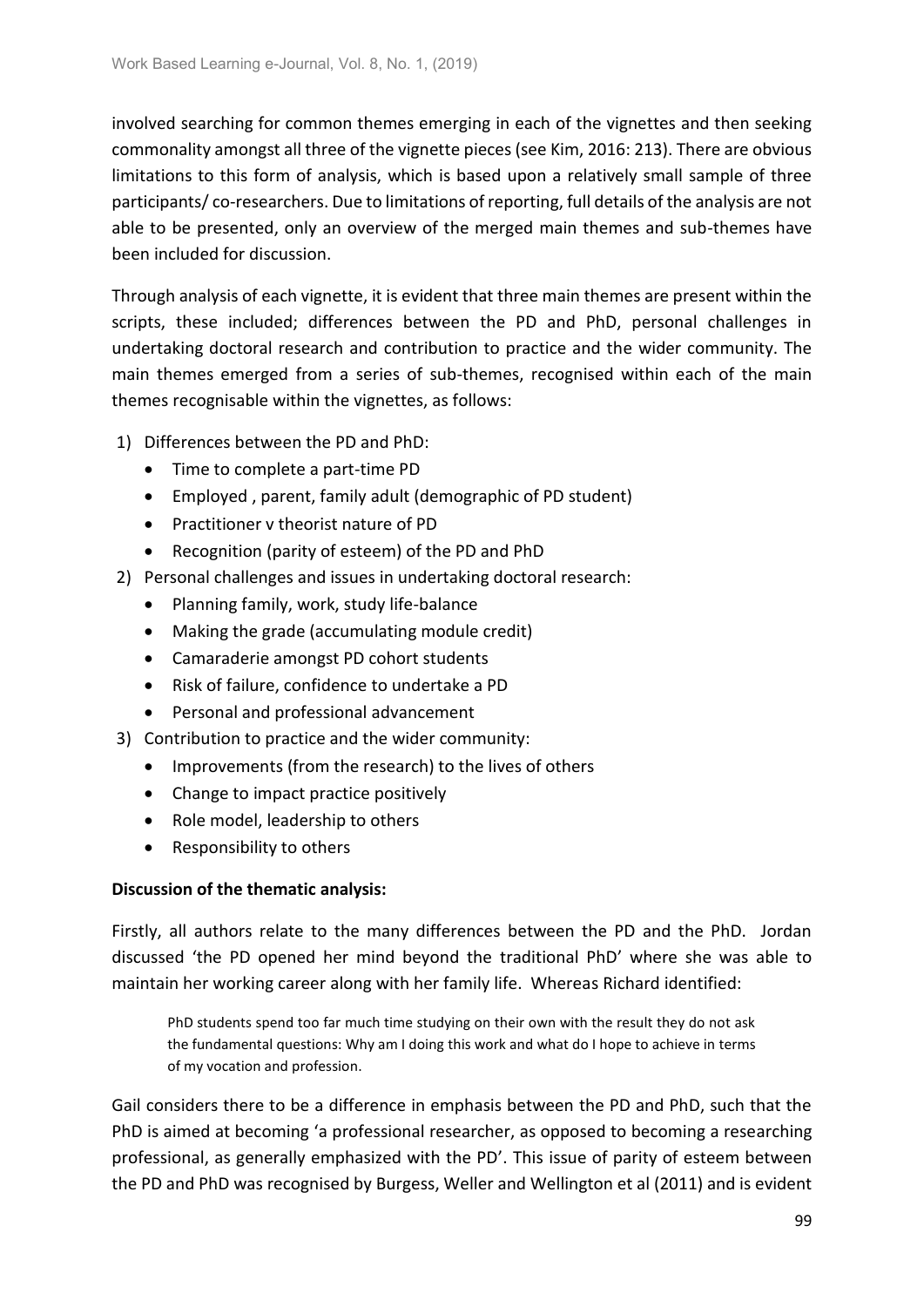is all three vignettes as well as a recognition of the practice orientation of PD research and its impact on others.

Burgess, Weller and Wellington (2013) discuss how the PhD takes the student away from their professional practice to focus on a more academic route in comparison with the PD. Richard recognised 'the PD concerns the questions relating to professional status and skill'. His statement adhere to Yam's (2005) traditionalist scholars view that accomplishment of a PhD is more highly prized in the academic community than the achievement of a PD? With the progress of time, the PD is now becoming a popular doctoral route for many academic staff who wish to focus research upon their practice sector (Grove, 2017).

The impact of the PD has been apparent in all three vignettes as all acknowledge the challenge that undertaking the PD has presented to home and professional life, requiring social adjustments due to the often intense format of the part-time research programme. In addition, each vignette co-author recognises the personal and professional gains along with the potential contribution to their practice. Jordan identifies the experience of being a learner, which has benefited her administrator work practice and allowed her to approach her work role with students empathetically. Although Richard commented on his role as a religious leader, he finds it difficult to precisely measure religious impact, although it is evident in his vignette, that in his religious practice he considers theory from the PD to inform his vocation. Rolfe and Davies (2009) identify that the PD allows professionals to apply their acquired knowledge to make an impact in their individual practice. Also implicit within the vignettes is the recognition of a leadership responsibility for others, for example in their administrative and teaching role for Jordan and Gail, and in his ministry for Richard. There is recognition of the teacher leader role of the teacher role of the doctoral graduate as an advanced practitioner, for example, with the use of the title of doctor and potential assumed identity. This was recognised in the study by Weller et al (2010) and Burgess et al (2011) on professional identity for past PD graduates in Health, which showed that a high proportion of PD graduates used their doctorate title within their professional and social setting.

Benefits of the PD emerge throughout the vignettes with all co-authors in respect to individual's practice. Jordan focuses on her involvement in delivering a master's programme. Jordan has considered that her experience had benefited the student experience, along with contributing more generally to her professional practice. Richard further mentions that as professionals we have a duty to accommodate the interests of those that we serve as paramount to our careers/vocations. The PD has more generally informed us of our responsibility to practice ethically in terms of research, theory and skills. The structure, content and delivery of the PD within our institutions has provided us with such skills as working professionals along with being students on a PD programme (Rolfe and Davies, 2009).

The relevance to impact of the PD is interesting, with all three vignette authors recognizing their own personal gains in terms of impact, though this being often intangible and unquantifiable, though nevertheless, of importance. In seeking to justify parity of esteem,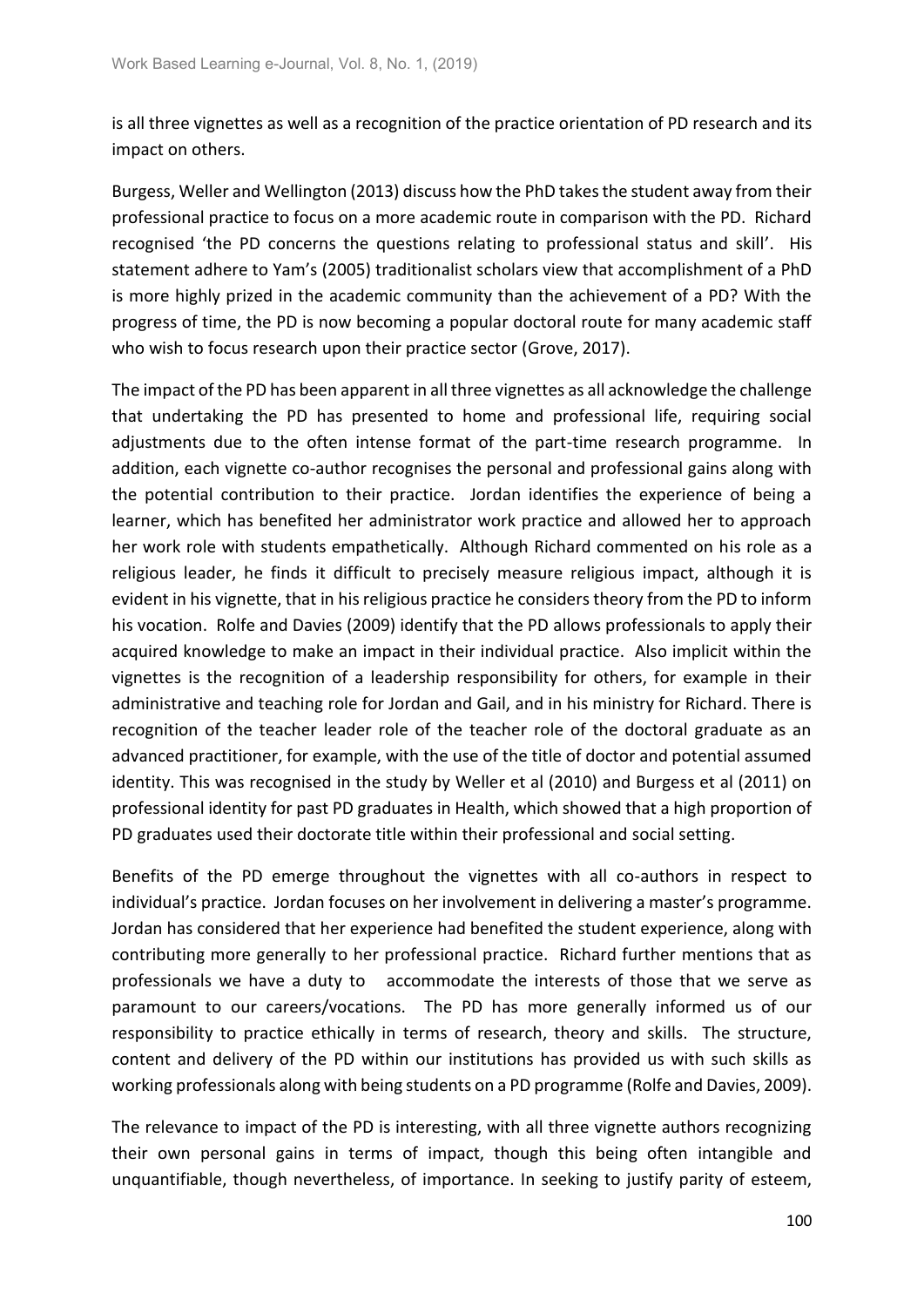many authors have considered impact in terms of self-esteem and benefits in terms of enhanced skills and abilities as well as benefits to the nature of professional research. A number of studies consider the benefits for employer institutions and organisations in supporting and employing PD graduates. Impact is often considered in terms of professional development and practice, enhanced learning skills potential and changes to beliefs and attitudes as considered in the paper by Hramiak (2017). Richard reflects upon the ethical nature of his doctoral learning and the potential for contribution to the wider community: 'the declaration of the ethical position and pastoral activity all are embraced within the concept of role'. This statement alludes to an aspiration of responsibility to others and seems to also be implicit within the vignettes of Gail and Jordan. The concept of role and leadership in Richards vignette further imply a form of agency or aspiration to a higher responsibility of the PD graduate.

### **Discussion of Findings**

The vignettes have generally supported much of the earlier research on the impact of professional doctorates on the individual, including potential impact upon others, for example within the workplace, practice and employment sector (see for example UKGCE, 2011). Volante and Weller (2018) consider the potential impact of the PD researcher on the workplace, they discuss the often arbitrary way in which professionals undertaking doctoral research are exposed to a new and often pressured expectation to develop a suitable research project within their organisation. This position was related to the philosophical reasoning of Martin Heidegger (1962), who considered the situation, which could be related to the PD researcher of 'thrown-ness', where the researcher is metaphorically jettisoned into a new situation and identity as a researcher. Heidegger also includes another relevant, and more positive philosophical point around the potential for attunement (deep understanding and social embeddedness within a team or group of people), relevant to the work based researcher through their familiarity with the organisation and social setting. This research has relevance to our narrative analysis through recognition of the practice orientation of PD research and implied social involvement and responsibility to stakeholders and the wider community who may be influenced through the research. The current study has highlighted the sense of aspiration of the PD researcher and perhaps the personal expectation of responsibility that is related to the PD 'Dr' title.

This last thematic point around role, leadership and responsibility to others seems different to the findings of previous studies on the professional doctorate experience and perhaps opens a door to a more general impact potential from the PD graduate, one which might benefit society more widely.

#### **Conclusions and recommendations for further research**

This paper has sought to explore the following question: 'what contribution does the professional doctorate researcher make to their own development and that of other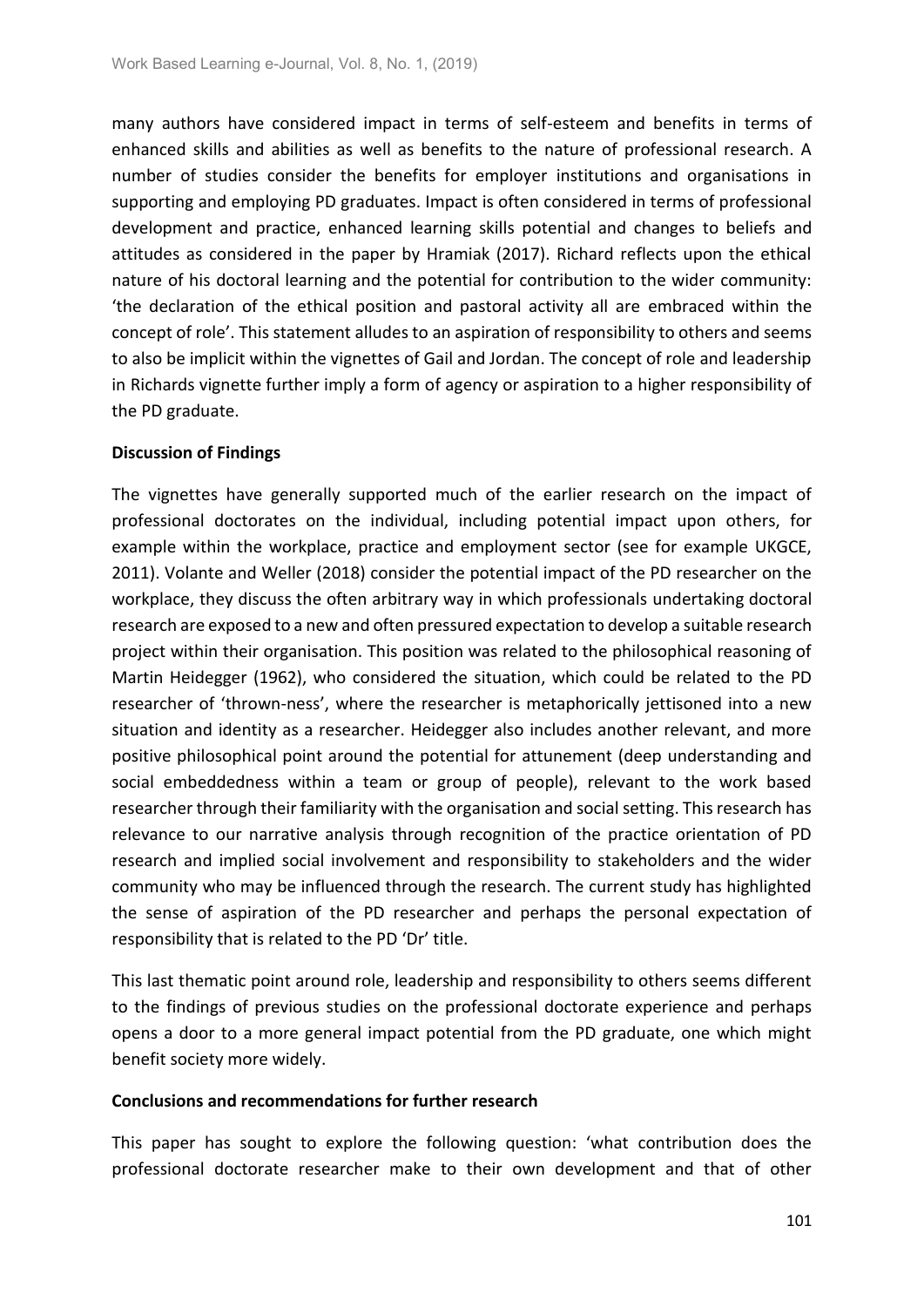stakeholders and society at large?'. In our reflections, what emerged from the vignettes was somewhat unusual and drew out more personal convictions to demonstrate personal responsibility, this was notable in all reflective accounts including emerging themes such as 'responsibility' 'supporting others'. In addition, a latent theme that might be considered in the vignettes, could be one of 'gratitude' which was understood as gratitude towards research supervisors, student peers and other supporters, including family members. Gratitude is an important aspect for the researcher and has recently been linked to benefits in well-being where those acknowledge gratitude towards others. Overall, there would seem to be a further important theme to be considered in the final outcome of the doctorate on personal and professional identity and any consequent responsibility considered. In some ways there seemed to be an unmet need for recognition of a new identity in obtaining the 'Dr' title and how this should be understood and voiced.

The themes of doctoral identity and responsibility, and exploration of unmet professional need or reciprocity in response to gaining the title, will be explored in a separate paper.

#### **References**

Aristotle (1728/2016)**.** *Ethics*. W.B., London. Reprinted by Create Space Independent Publishers London.

Barter, C., & Renold, E. (1999). The use of vignettes in qualitative research. *Social Research Update, 25: 1-7.*

Bruner, J. (1996). *The culture of education*. Cambridge, MA: Harvard University Press. Burgess, H., Weller, G., & Wellington, J. (2011). Tensions in the purpose and impact of professional doctorates. *Work Based Learning e-Journal, 2(1):* 1-20.

Burgess, H., Weller, G. and Wellington, J. (2013). The Connection Between Professional Doctorates and the Workplace: symbiotic relationship or loose association. *Work Based Learning e-Journal International*, *3:1.*

Burnard, P., Dragovic, T., Flutter, J., & Alderton, J. **(2016)** (Eds). *Transformative Doctoral Research Practices for Professionals*. Amsterdam: SensePublishers.

Cardinal Vincent Nichols (2018). *Faith Finding a Voice*. London: Bloomsbury Press Denzin, N.K. (1989). *Introduction to Qualitative Research*. London: Blackwell.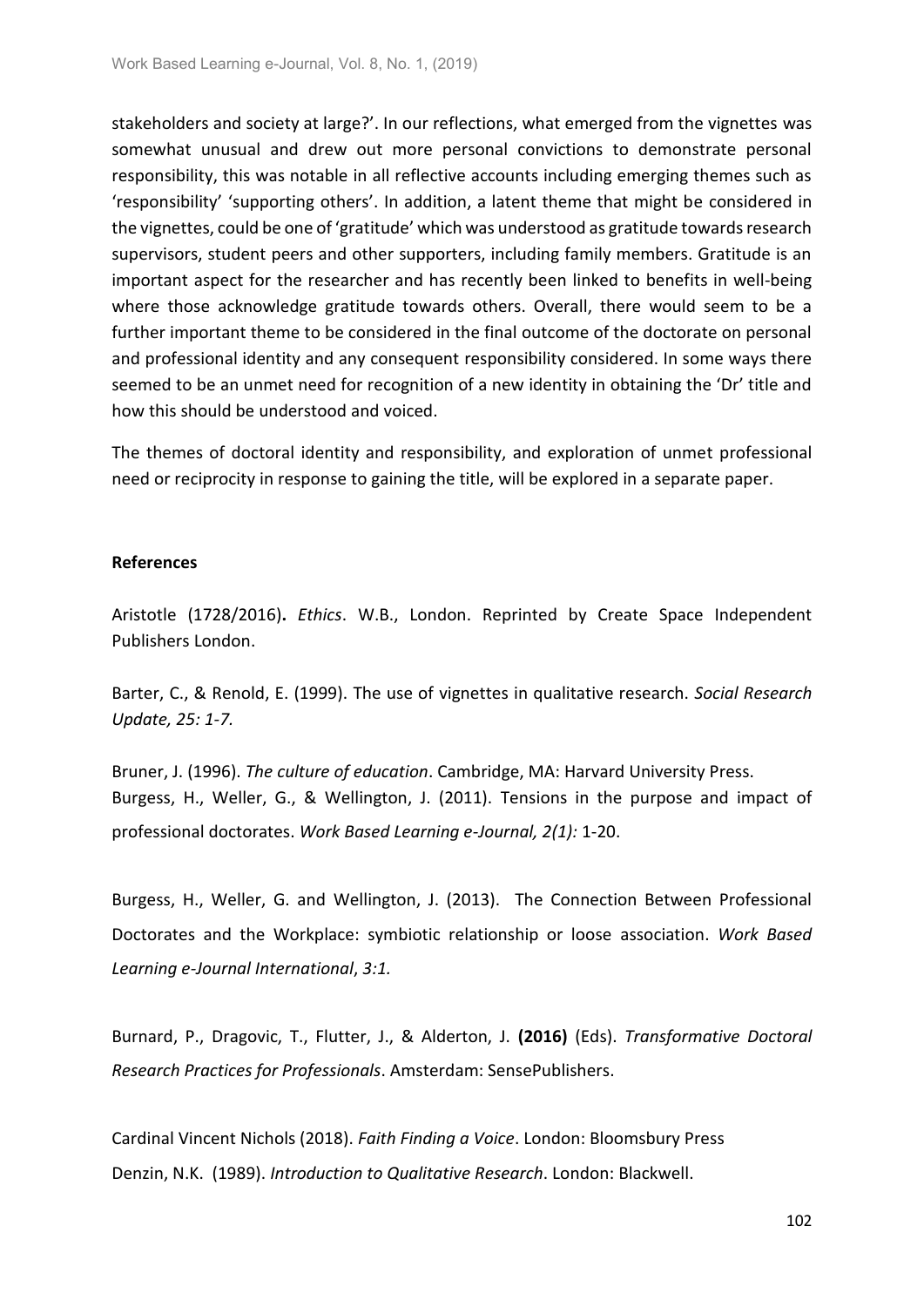Ellis, M, J, H. (2009). The professional doctorate  $-$  a doctoral journey with a difference. *Podiatry Now, 12(4):* 22 -24.

Fell, T., Flint, K., & Haines, I. (2011). *Professional Doctorates in the UK 2011*. Litchfield: UK Council for Graduate Education.

Grove, J. (2017, April 6). Phd or Professional Doctorate – which is better? *Times Higher Education Supplement*. Retrieved from: [https://www.timeshighereducation.com/unijobs/article/phd-v](https://www.timeshighereducation.com/unijobs/article/phd-v-professional-doctorate-which-is-better/)[professional-doctorate-which-is-better/](https://www.timeshighereducation.com/unijobs/article/phd-v-professional-doctorate-which-is-better/)

Heidegger, M. (1962). *Being and time*. Translated by John Macquarrie and Edward Robinson, Oxford: Blackwell.

Hramiak, A. (2017). The impact of doctoral studies on personal and professional lives. *Work Based Learning e-Journal International*, *7(1):* 20-39.

Humphreys, M. (2005). Getting personal: reflexivity and autoethnographic vignettes. *Qualitative inquiry, 11(6).*

Janta, H., Lugosi, P & Brown, L. (2014) Coping with loneliness: A netnographic study of doctoral students. *Journal of Further and Higher Education, 38(4):* 553-571*.* Kaler, M. (2011). Special care dentistry. Part three: learning disability. *Dental Nursing, 7(6):* 324-327.

Kim, J-H. (2016). *Understanding Narrative Inquiry: The Crafting and Analysis of Stories*. London: Sage.

McSherry, R., & Bettany-Saltikov, J. A. (2014). In search of equality and equivalence for students and staff on Professional Doctorate health and Social Care programmes. *Work Based e-Journal International*, *4(1):* 55-70.